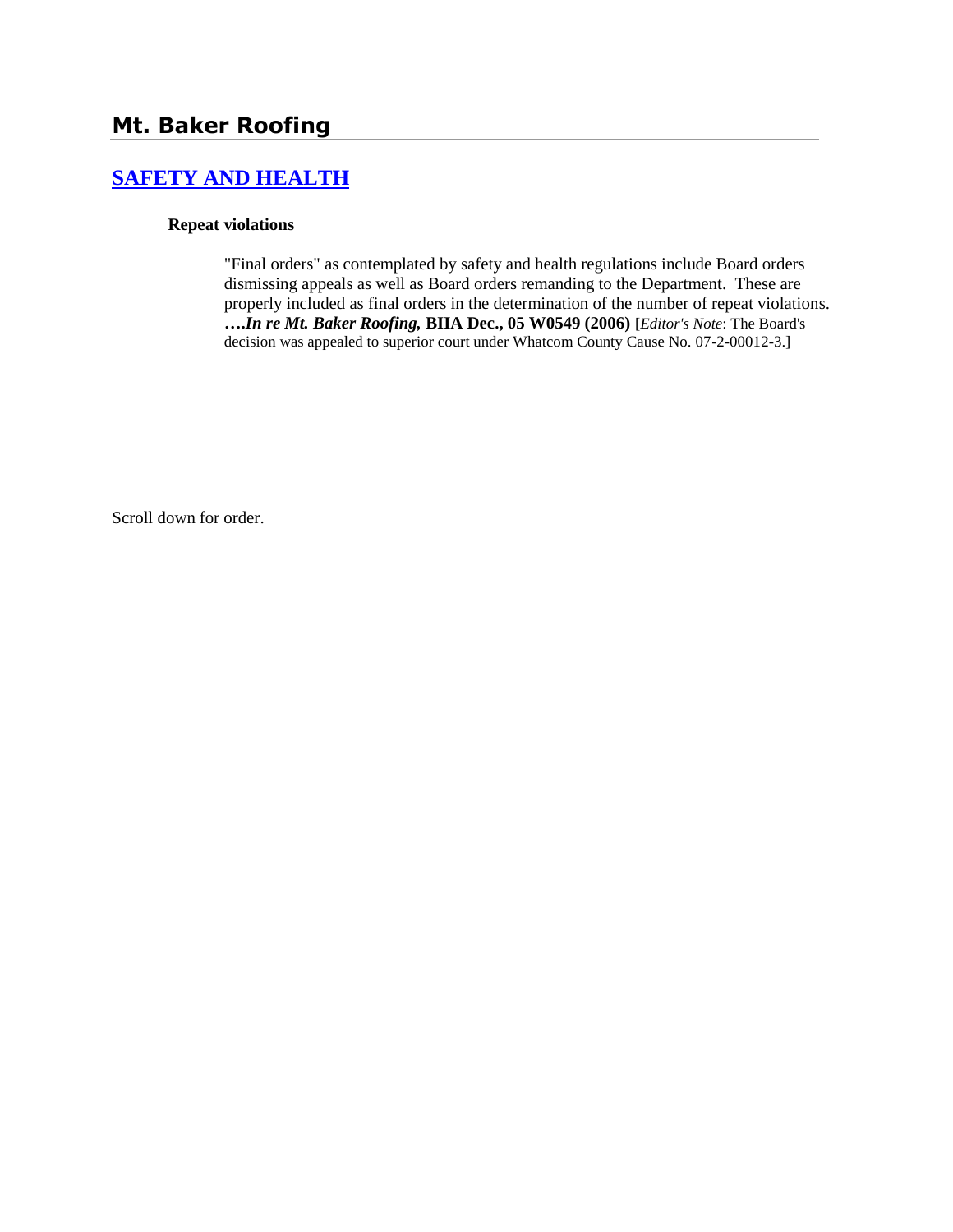## **BEFORE THE BOARD OF INDUSTRIAL INSURANCE APPEALS STATE OF WASHINGTON**

**)**

1 **IN RE: MT. BAKER ROOFING, INC. ) DOCKET NO. 05 W0549**

**CITATION & NOTICE NO. 308440205 ) DECISION AND ORDER**

APPEARANCES:

Employer, Mt. Baker Roofing, Inc., by Stanislaw Ashbaugh, LLP, per J. Robert Smith

Employees of Mt. Baker Roofing, Inc., None

Department of Labor & Industries, by The Office of the Attorney General, per Michael Hall, Assistant

The employer, Mt. Baker Roofing, Inc., filed a Notice of Appeal with the Department of Labor and Industries on June 22, 2005, from Citation and Notice No. 308440205, which was issued on June 9, 2005. In its citation and notice the Department cited Mt. Baker Roofing, Inc., for a repeat serious violation of WAC 296-155-24510, with a penalty imposed of \$33,000, and for a repeat serious violation of WAC 296-155-24505(1), with no penalty imposed, for a total penalty imposed of \$33,000. The Department transmitted the Notice of Appeal to the Board of Industrial Insurance Appeals on June 24, 2005. The Department's citation and notice is **AFFIRMED AS MODIFIED.**

## **DECISION**

Pursuant to RCW 51.52.104 and RCW 51.52.106, this matter is before the Board for review and decision on a timely Petition for Review filed by the Department to a Proposed Decision and Order issued on August 9, 2006, in which the citation and notice issued by the Department was modified by the industrial appeals judge to reflect that Item No. 1-1a, Mt. Baker Inc.'s violation of WAC 296-155-24510, is a repeat serious violation, the repeat violations should be listed as, a Board Order Denying Petition for Review dated March 20, 2002, in relation to Citation and Notice No. 303103832, Corrective Notice of Redetermination No. 3048323322, issued on March 8, 2002; and Citation and Notice No. 305686024, for a total penalty of \$10,800; and Item No. 1-1b should be designated a serious violation, with no repeats of WAC 296-155-24505(1), for a total penalty of \$10,800, and as modified, is affirmed. All contested issues are addressed in this order.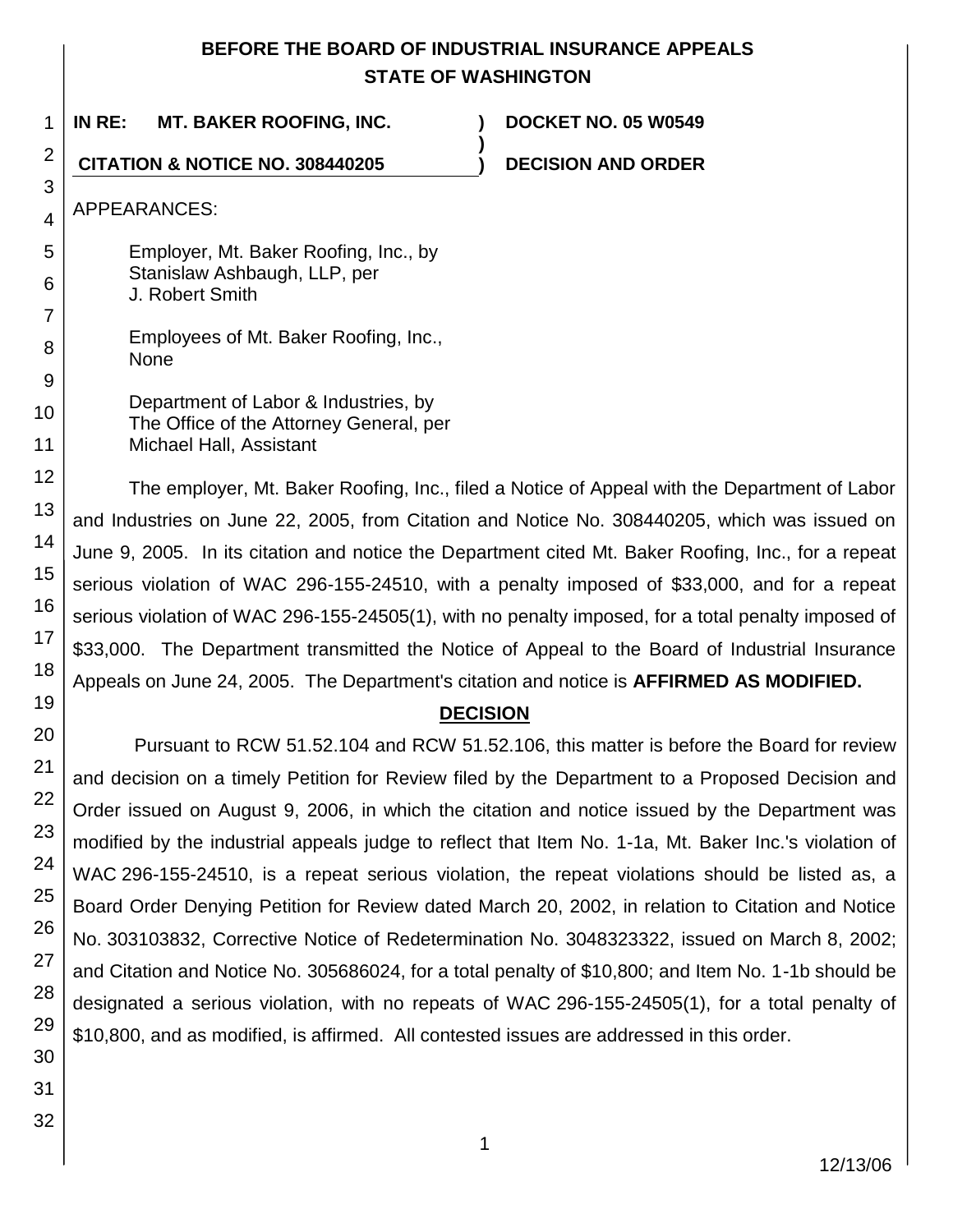1 2 3 The Board has reviewed the evidentiary rulings in the record of proceedings and finds that no prejudicial error was committed. The rulings are affirmed. The matter was submitted by the parties by way of summary judgment.

4 5 6 7 8 9 10 11 12 On March 17, 2006, the Department filed the Department of Labor and Industries' Motion for Summary Judgment, the Declaration of Michael Hall in Support of Department's Motion for Summary Judgment, and a copy of Exhibit CC, which should have been filed with the Declaration of Michael Hall in Support of Department's Motion for Summary Judgment. On March 24, 2006, the Department filed a Memorandum in Support of Department's Motion for Summary Judgment. On March 28, 2006, the Department filed the Department's Response to Employer's Motion for Partial Summary Judgment. On April 3, 2006, the Department filed the Second Declaration of Michael Hall, Affidavit of Jon Sinclair and Department's Reply Brief. On April 4, 2006, the Department filed the Declaration of Robert Parker, and the Declaration of Keith Koskela.

13 14 15 16 17 18 19 20 21 On March 17, 2006, the employer filed Employer Mt. Baker Roofing, Inc.'s Motion for Partial Summary Judgment Excluding Evidence of Previously Settled Citations, and the Declaration of J. Robert Smith in Support of Motion for Partial Summary Judgment. On March 24, 2006, the employer filed Employer Mt. Baker Roofing, Inc.'s Response and Opposition to Department's Motion for Summary Judgment, and the Declaration of J. Robert Smith in Support of Employer's Response in Opposition to Department's Motion for Summary Judgment. On March 31, 2006, the employer filed Mt. Baker's Reply to Department's Response to Employer's Motion for Partial Summary Judgment, and the Declaration of J. Robert Smith in Support of Employer's Reply Brief Re: Motion for Partial Summary Judgment.

22 23 24 25 26 On April 7, 2006, a hearing on the motions for summary judgment and partial summary judgment was heard. At the April 7, 2006 hearing, the parties agreed that the pleadings in *In re Mt. Baker Roofing*, Dckt. No. 05 W1084, be considered in deciding this appeal. On June 29, 2006, the Department and the employer filed the Stipulation of Facts. Our Decision and Order is based upon a careful review of the foregoing and the files and records in this appeal.

27 28 29 30 31 32 The parties agree that the computation of the base penalty by the Department should be modified to change the probability factor from a 4 to a 3, thus reducing the base penalty from \$5,500 to \$4,500. The resultant adjusted base penalty, which represents a reduction of 40 percent based on the size of the company, should then be reduced from \$3,300 to \$2,700. The only issue remaining to be resolved is the number of repeat violations used to increase the adjusted base penalty.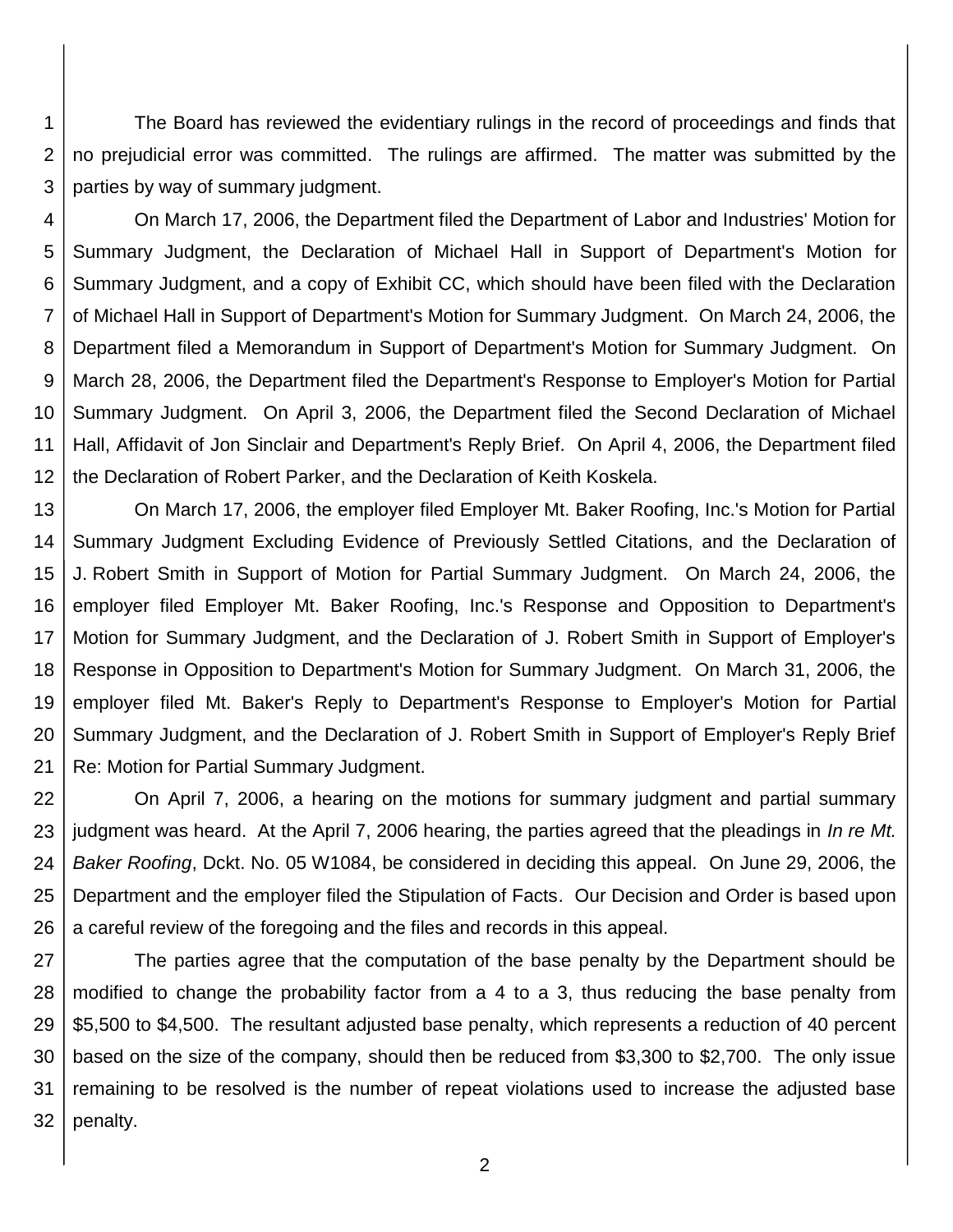1 2 3 4 5 6 7 8 The Department seeks review of the Proposed Decision and Order issued on August 9, 2006. The Department used a total of nine previous violations as repeat violations under WAC 296-800-35040, to assess an increased penalty for the violation cited in the current citation and notice. In his Proposed Decision and Order, the industrial appeals judge reduced the number of prior violations, finding that only three qualified as repeat violations, and reduced the penalty accordingly. The Department challenges the reasoning set out in the Proposed Decision and Order, in which the industrial appeals judge rejected six of the prior violations as repeat violations under WAC 296-800-35040.

9 10 The controversy in this case focuses on the definition of "final order" under WAC 296-800- 35040 and WAC 296-800-370. These WACs provide, as follows:

11

12

13

14

15

16

17 18

19

20

21 22

23

24

25

26

27

28

29 30

31

32

**WAC 296-800-35040 Reasons for increasing civil penalty amounts**.

### **Repeat Violations:**

. . .

A violation is a repeat violation if the employer has been cited one or more times previously for a substantially similar hazard.

**•**WISHA cites such violations if the final order for the previous citation was dated no more than three years prior to the employer committing the violation being cited.

**•**The adjusted base penalty will be multiplied by the total number of citations with violations involving similar hazards, including the current inspection.

**•**The maximum penalty cannot exceed \$70,000 for each violation.

### **WAC 296-800-370**

### **Final order**

Any of the following (unless an employer or other party files a timely appeal):

**•**Citation and notice;

**•**Corrective notice;

**•**Decision and order from the board of industrial insurance appeals;

**•**Denial of petition for review from the board of industrial insurance appeals; or

**•**Decision from a Washington State superior court, court of appeals, or the state supreme court.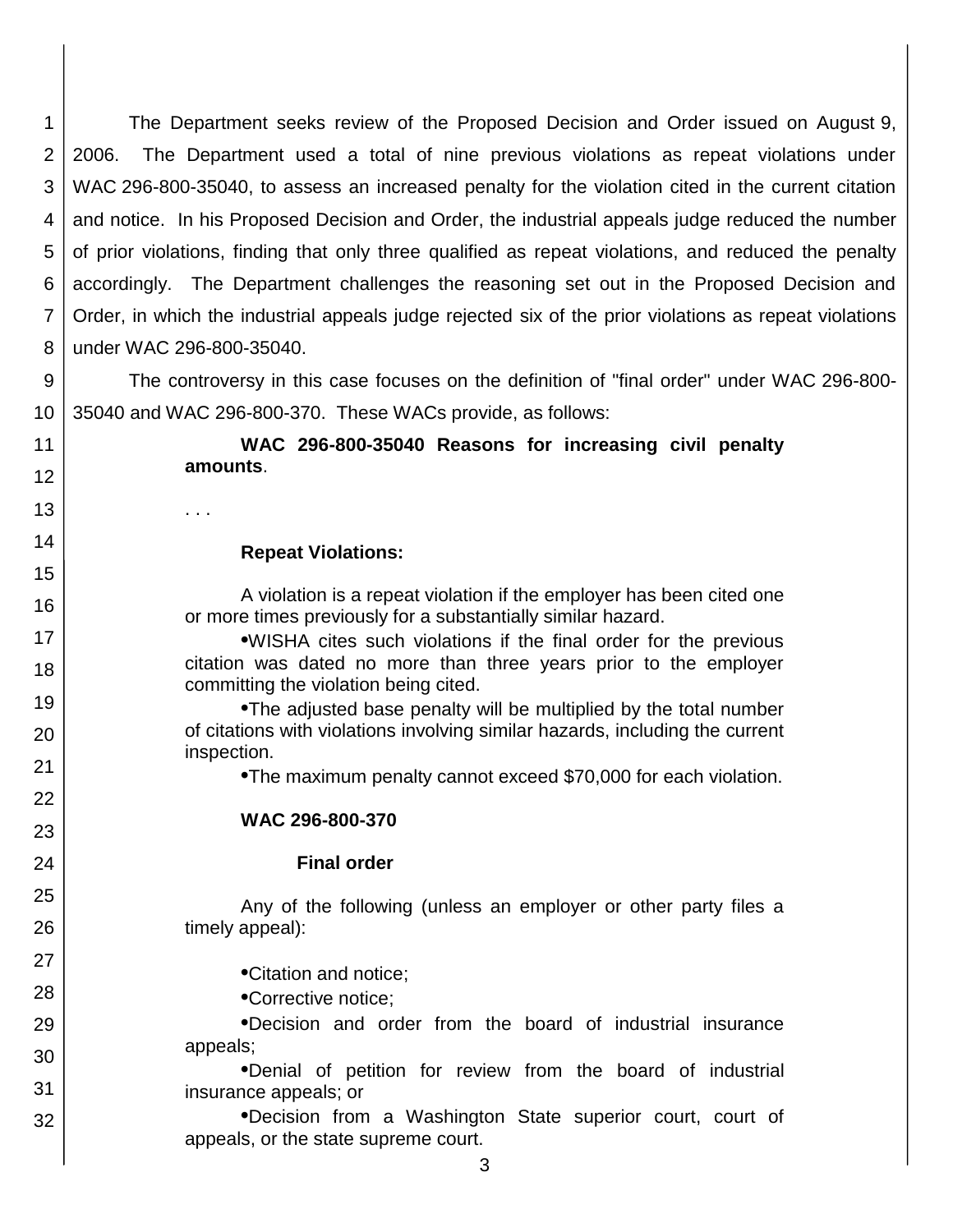### **Final order date**

The date a final order is issued.

In the Proposed Decision and Order the industrial appeals judge accurately sets forth the facts contained in this record, as well as the legal arguments presented by both parties. We have granted review because we disagree with the analysis set forth in the Proposed Decision and Order regarding the definition of a final order under WAC 296-800-35040 and WAC 296-800-370.

The Department issued the current citation and notice in which it cited a violation of WAC 296-155-24510 and WAC 296-155-24505(1). The Department alleged that there were nine previous violations of the same or similar standard with final orders within three years of the current violations. Under WAC 296-800-35040, which allows for an increase in the penalty for repeat violations, the Department used the nine previous orders as repeat violations and increased the penalty for the current violations.

The nine previous orders break down into three categories. First, there are two earlier violations with final orders that are not challenged by the firm. One is a citation and notice, which was not appealed to this Board and thus became a final order. The second is a Proposed Decision and Order, which was ultimately adopted by this Board and not appealed. Both final orders in these previous violations are within three years of the current violations. These two earlier orders clearly meet the requirements of WAC 296-800-35040 and WAC 296-800-370. The parties agreed that these orders can be used as repeat violations on the current citation and the penalty increased accordingly.

The second category consists of dismissal orders issued by this Board. Here there are five previous citations and notices, or corrective notices of redetermination, which were appealed to this Board. These appeals were dismissed following an agreement between the firm and the Department. The third category of orders consists of two orders issued by this Board in which appeals from the citations and notices were remanded to the Department of Labor and Industries.

In the Proposed Decision and Order, our industrial appeals judge found that the orders in which this Board dismissed the appeals, are not "final orders" as contemplated by WAC 296-800- 35040 and WAC 296-800-370. In addition, our industrial appeals judge found that the date of the "final order" for the purpose of determining whether the violation is a repeat violation is the date of the citation and notice or the date of the corrective notice of redetermination issued by the Department. Our industrial appeals judge found that the date of the citation and notices, and the corrective notice of redetermination, were beyond the three-year period set forth in WAC 296-800-35040 and the violations, which were the subject of the dismissal orders issued by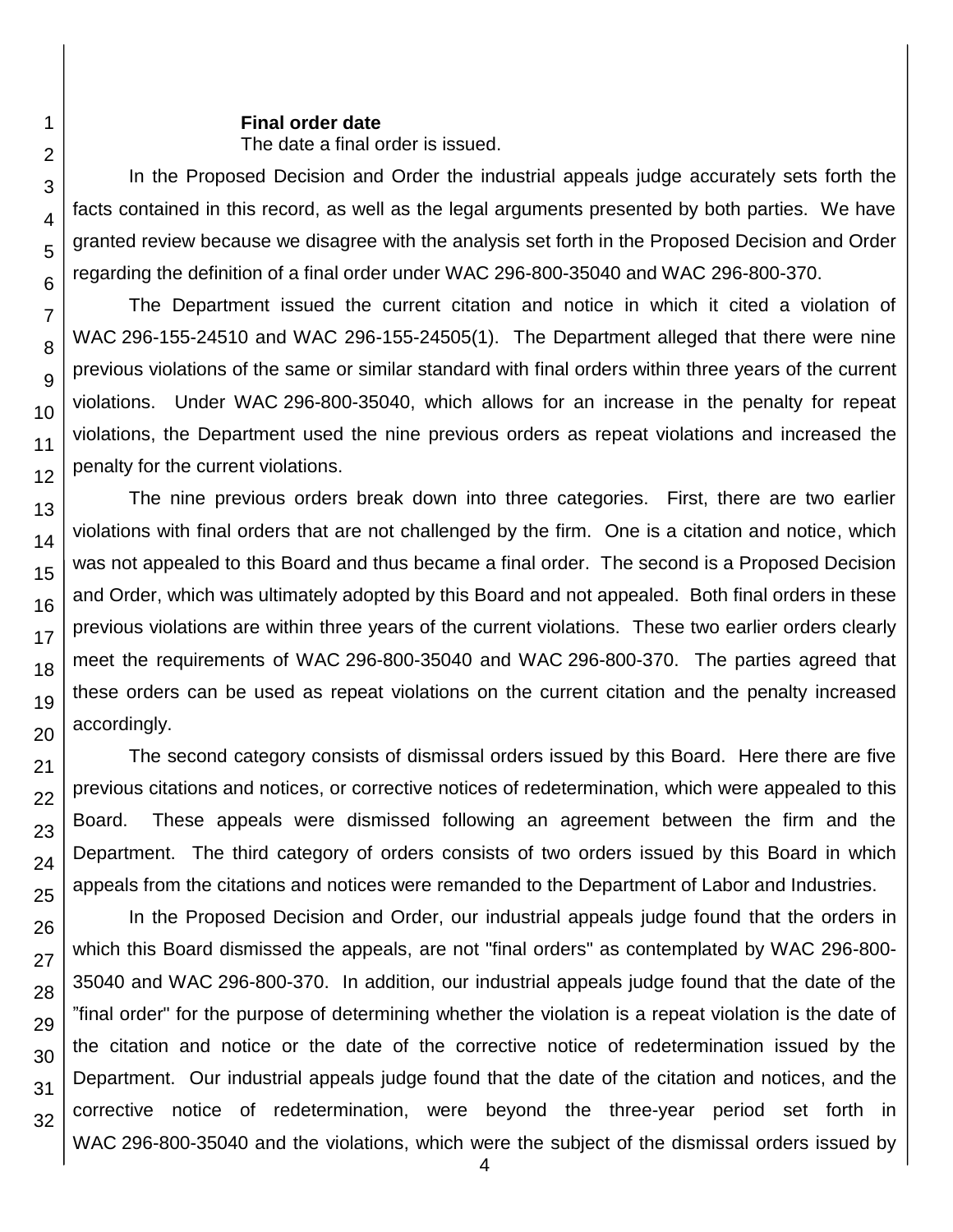1 2 this Board, cannot be used as previous violations for repeat purposes in computing the increased penalty.

3 4 5 6 7 8 9 10 11 12 13 14 15 16 17 In the Proposed Decision and Order, our industrial appeals judge found that the Board orders remanding matters to the Department are not "final orders" under WAC 296-800-35040 and WAC 296-800-370. Our industrial appeals judge then looked to the action taken by the Department following the Board's order on remand to determine whether a final order exists at the Department level. In one situation the Department took action following the remand from the Board. Here the Department and the firm agreed to amend the citation and notice following the remand from the Board and agreed that the violation could be used as a repeat violation. On this citation and notice, our industrial appeals judge found that based on the agreement, the violation lies within the three-year repeat period and can be used as a repeat violation when computing the current penalty. On the remaining remand order from this Board, our industrial appeals judge found that the Department took no action following the remand, and hence there was no "final order" at the Department. Absent any "final order," the violation could not be used as repeat history in calculating the current penalty. The end result of the Proposed Decision and Order is that only three of the nine earlier violations are used as history for computing repeat violations and increasing the current penalty.

18 19 20 21 22 23 The Department argues for a definition of "final order" under WAC 296-800-370, which includes the dismissal orders issued by this Board and the orders issued by this Board in which the Board remanded the matter to the Department. If the dates of these Board orders are used as the date of the "final order," then all nine of the previous violations would have "final orders" issued within the three-year period set forth in WAC 296-800-35040 and all must be used as repeat violations for calculating the increased penalty.

24 25 26 27 28 29 30 31 We agree with the Department. The definition of "final order" in WAC 296-800-370 includes decision and orders from the Board of Industrial Insurance Appeals unless otherwise appealed. The Board orders dismissing the appeals, as well as the Board orders remanding to the Department following the appeal are "final orders" of this Board. These orders terminated the proceedings. There can be no further action as contemplated by WAC 296-800-370 from the Board's dismissal orders or orders on remand to the Department. Therefore, under the plain reading of WAC 296-800-370, these orders are "final orders" for the purpose of calculating the penalty under WAC 296-800-35040.

32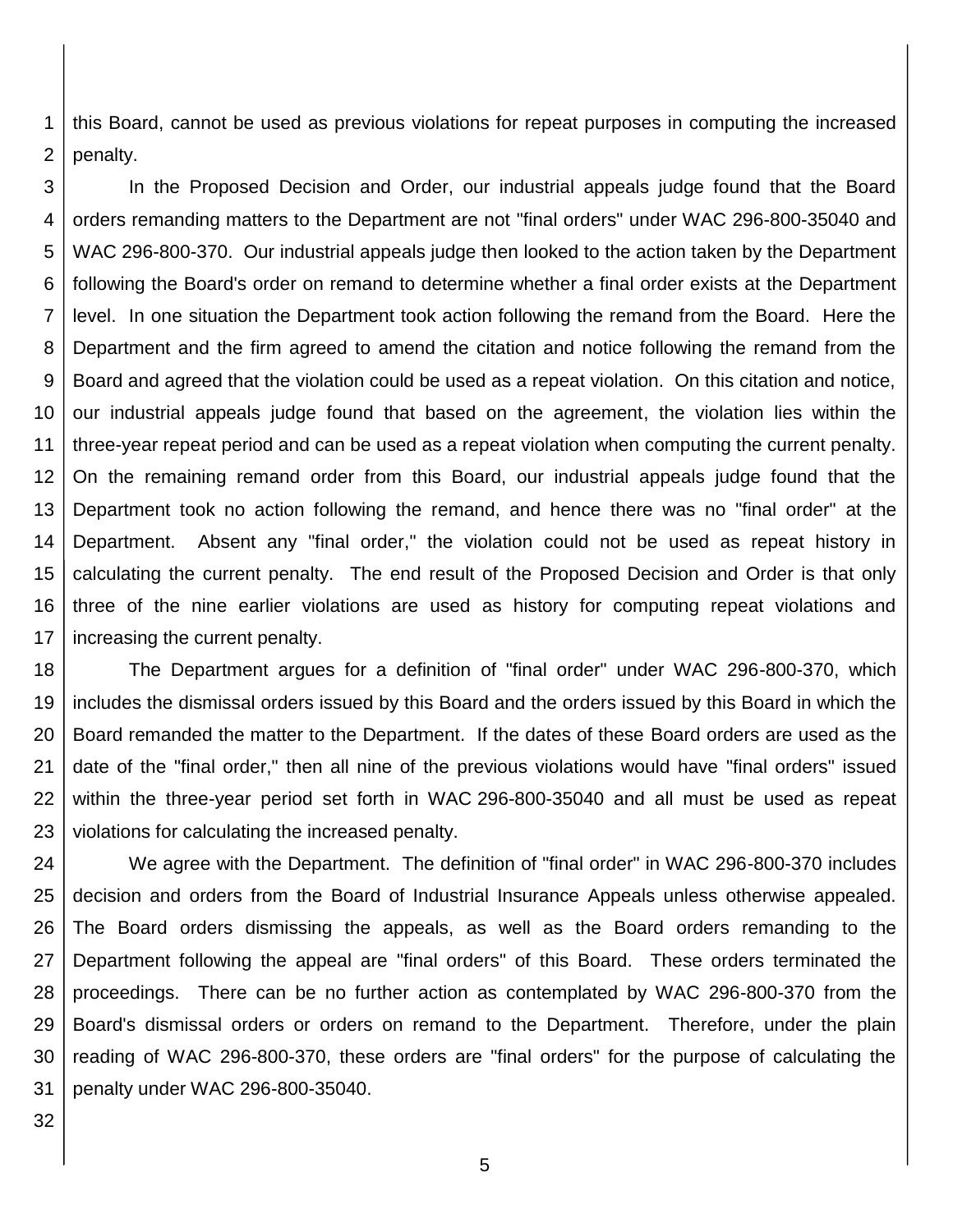1 2 3 4 5 6 7 8 9 The effect of following the Proposed Decision and Order is to effectively eliminate a portion of the time in which the firm is exposed to the three-year repeat violation penalty. The Department cannot use the earlier violations during the pendency of an appeal at the Board because they are not "final orders" as defined in WAC 296-800-370. Thus, a firm would be able to appeal a corrective notice of redetermination or a citation and notice, hold the matter at the Board level, and any period of time that the appeal was pending at the Board would be subtracted from the three-year period of exposure for the repeat violations. The firm could then move to dismiss the appeal and the Department would effectively have lost a portion of the three-year period for repeat violations.

10 11 12 13 14 15 The Board orders dismissing the prior appeals filed by the firm to the earlier citations and notices and corrective notices of redetermination, as well as the orders from this Board in which the Board remanded the matters to the Department, are "final orders" under the definition as set forth in WAC 296-800-370, and since the dates of the final orders are within the three-year period set forth in WAC 296-800-35040, the Department was correct in using the prior violations as repeat violations in computing the penalty. The citation and notice is affirmed.

### **FINDINGS OF FACT**

1. On December 10, 2004, the Department inspected a work site of Mt. Baker Roofing, Inc., in Bellingham, Washington.

16

17 18

19

20

21 22

23

24

25

26

27

28

29

30

31

- On June 9, 2005, the Department issued Citation & Notice No. 308440205, alleging two violations of the Washington Industrial and Safety and Health Act, Item No. 1-1a a repeat serious violation of WAC 296-155-24510, with a penalty of \$33,000, and Item No. 1-1b, a repeat serious violation of WAC 296-155-24505(1), with no penalty, for a total penalty of \$33,000.
	- On June 22, 2005, the employer filed a Notice of Appeal with the Department.
	- On June 24, 2005, the Department transmitted the Notice of Appeal to the Board of Industrial Insurance Appeals.
	- On June 27, 2005, the Board issued a Notice of Filing of Appeal pursuant to Washington Industrial Safety and Health Act, and assigned the appeal Docket No. 05 W0549.
- 2. Mt. Baker Roofing, Inc., is a roofing contractor. On December 10, 2004, it had two employees at a worksite in Bellingham, Washington. On that day, the worksite was inspected by Keith Koskela, a Compliance and Safety Health Officer with the Department. At the time of Mr. Koskela's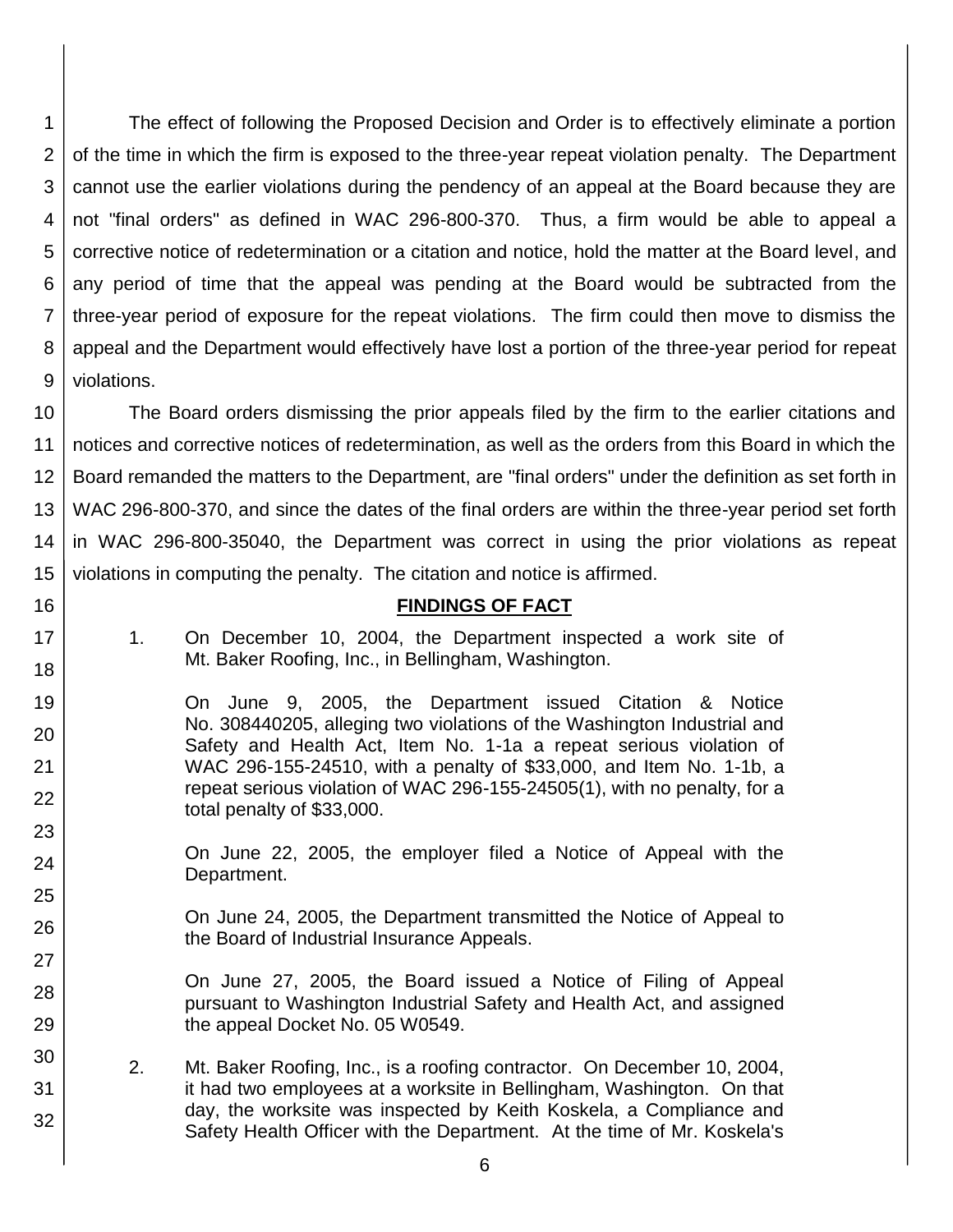inspection it was raining and there was a wind of approximately 10 mph. He observed two Mt. Baker Roofing, Inc., employees, Rene Martinez and Santos Ramirez, on a roof. They were wearing fall protection harnesses, there was a fall arrest system secured to the roof, but neither employee had his harness connected to the fall arrest system. Mr. Martinez and Mr. Ramirez had been working for approximately 1 hour and 40 minutes, at least part of that time at the edge of the roof without fall protection because the distance from the edge of the roof to where they were working was too far from the anchor. The distance from the edge of the roof, where Mr. Martinez and Mr. Ramirez were working to the ground was 22 feet.

- 3. At the Mt. Baker Roofing, Inc.'s worksite inspected by Mr. Koskela, on December 10, 2004, Mt. Baker Roofing, Inc., had employees exposed to a fall hazard of greater than 10 feet, without fall restraint, a fall arrest system, or a position devise being implemented.
- 4. At Mt. Baker Roofing, Inc.'s worksite, inspected by Mr. Koskela, on December 10, 2004, Mt. Baker Roofing, Inc., had a fall protection work plan, but it had not been completed. In particular it did not identify each area of the worksite where employees were assigned where fall hazards of 10 feet or more exist, or provide information on how Mt. Baker Roofing, Inc.'s employees were expected to protect themselves from fall hazards.
- 5. Mt. Baker Roofing, Inc., at the time of Mr. Koskela's inspection of Mt. Baker Roofing, Inc.'s worksite on December 10, 2004, either knew or with the exercise of reasonable diligence could have known that its employees were exposed to a fall hazard from 10 or more feet without fall restraint, a fall arrest system, or a position device system being implemented.
- 6. Mt. Baker Roofing, Inc., at the time of Mr. Koskela's inspection on December 10, 2004, either knew, or with the exercise of reasonable diligence could have known, that the fall protection work plan had not been completed.
- 7. On December 10, 2004, at the Mt. Baker Roofing, Inc., worksite inspected by Mr. Koskela, Rene Martinez was the lead worker who had supervisory authority at the jobsite and was authorized to direct the work performed by Mr. Ramirez. Further Mr. Martinez was authorized to direct Mr. Ramirez to use fall protection at the jobsite and to direct Mr. Ramirez to attach Mr. Ramirez's safety harness to a lifeline anchored on the roof at the jobsite.

1

2

3

4

5

6

7

8

9

10

11

12

13

14

15

16

17 18

19

20

21

22

23

24

25

26

27

28

29

30

31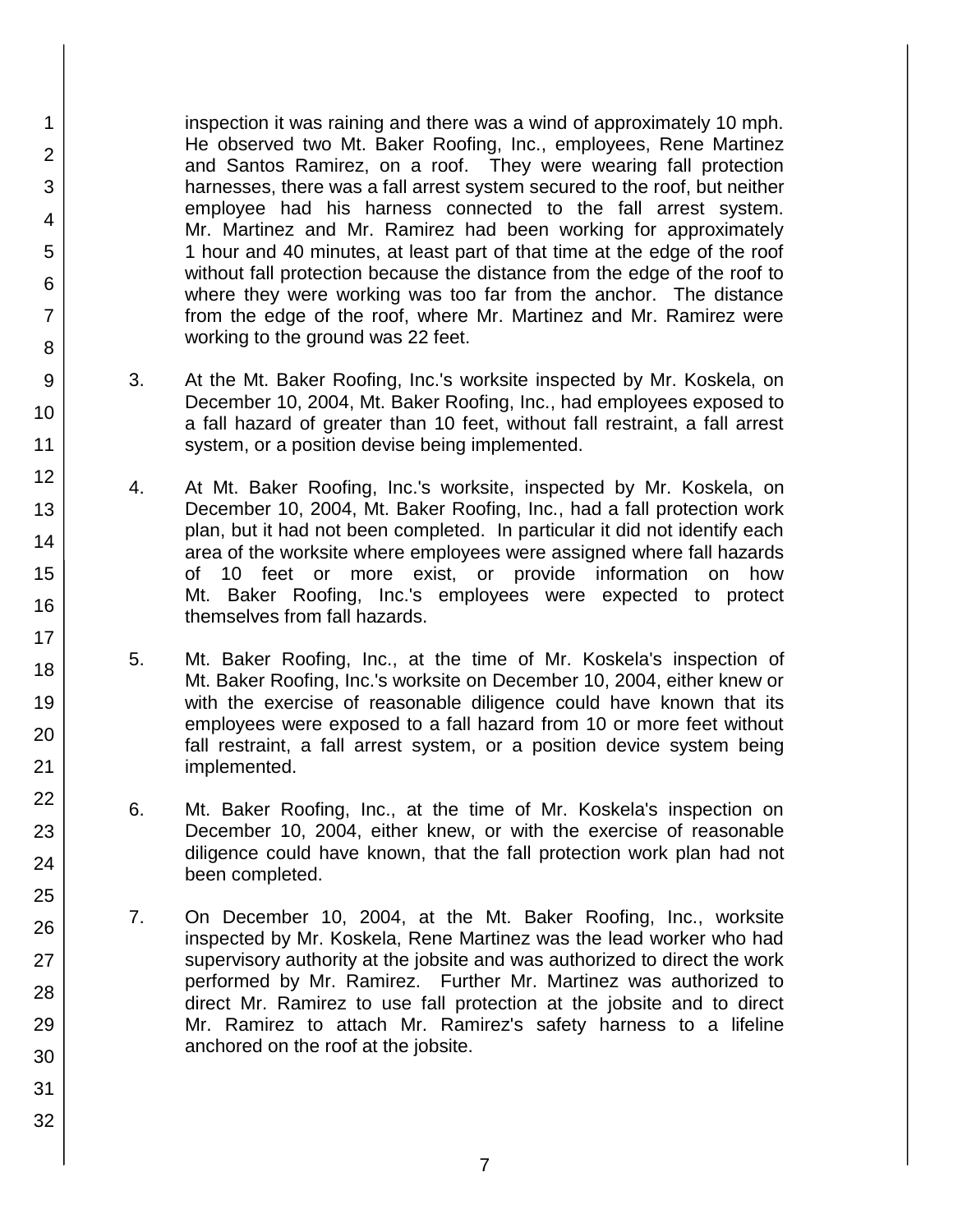8. If a Mt. Baker Roofing, Inc. employee at the jobsite, inspected by Mr. Koskela, on December 10, 2004, had fallen due to the failure to use adequate fall protection there is a substantial probability that the fall would have resulted in serious physical harm or death.

1

2

3

4

5

6

7

8

9

10

11

12

13

14

15

16

17 18

19

20

21 22

23

24

25

26

27

28

29

30

31

32

- 9. If a Mt. Baker Roofing, Inc., employee had fallen at the worksite inspected by Mr. Koskela on December 10, 2004, as a result of failure to adequately complete the fall protection work plan there is a substantial probability that the fall would have resulted in serious physical harm or death.
- 10. The Department, in determining the penalty for the violation it cited Mt. Baker Roofing, Inc., for in Item No. 1-1a, of Citation and Notice No. 308440205, correctly determined that the severity of the violation was a 6, since a fall from 22 feet could cause a death or a permanent severe disability. The probability however should have been 3. The gravity of the violation therefore is 18. Further, the Department was correct in determining that Mt. Baker Roofing, Inc.'s good faith was average because while Mt. Baker Roofing, Inc., had the knowledge of the Washington Industrial Safety and Health standards, it did not apply that knowledge to the worksite Mr. Koskela inspected on December 10, 2004. Further, the Department was correct in determining that Mt. Baker Roofing, Inc.'s history was average because a repeat multiplier was used to increase the penalty.
- 11. Mt. Baker Roofing on December 10, 2004, had between 26 and 100 employees.
- 12. Mt. Baker Roofing, Inc., was cited for a substantially similar hazard as Item No. 1-1a of Citation and Notice No. 308440205, in Corrective Notice of Redetermination No. 304832322, issued on March 8, 2002, which was not appealed.
- 13. Mt. Baker Roofing, Inc., was cited for a substantially similar hazard as Item No. 1-1a of Citation and Notice No. 308440205, in Citation and Notice No. 303103832, which was appealed to the Board, and assigned Docket No. 00 W0668. The violation was affirmed by a Proposed Decision and the Order and then by an Order Denying Petition for Review dated March 20, 2002.
- 14. The Department, on September 25, 2002, in Citation and Notice No. 305686024, cited Mt. Baker Roofing, Inc., for a violation of WAC 296-155-204510. The Department on December 9, 2002, issued Citation and Notice No. 305922007 citing Mt. Baker Roofing, Inc., for a violation of, among other things, WAC 296-155-24510. Mt. Baker Roofing, Inc., appealed both Citation and Notices to the Board. The Board, in an order dated December 1, 2003, remanded the Citation and Notices to the Department for further consideration.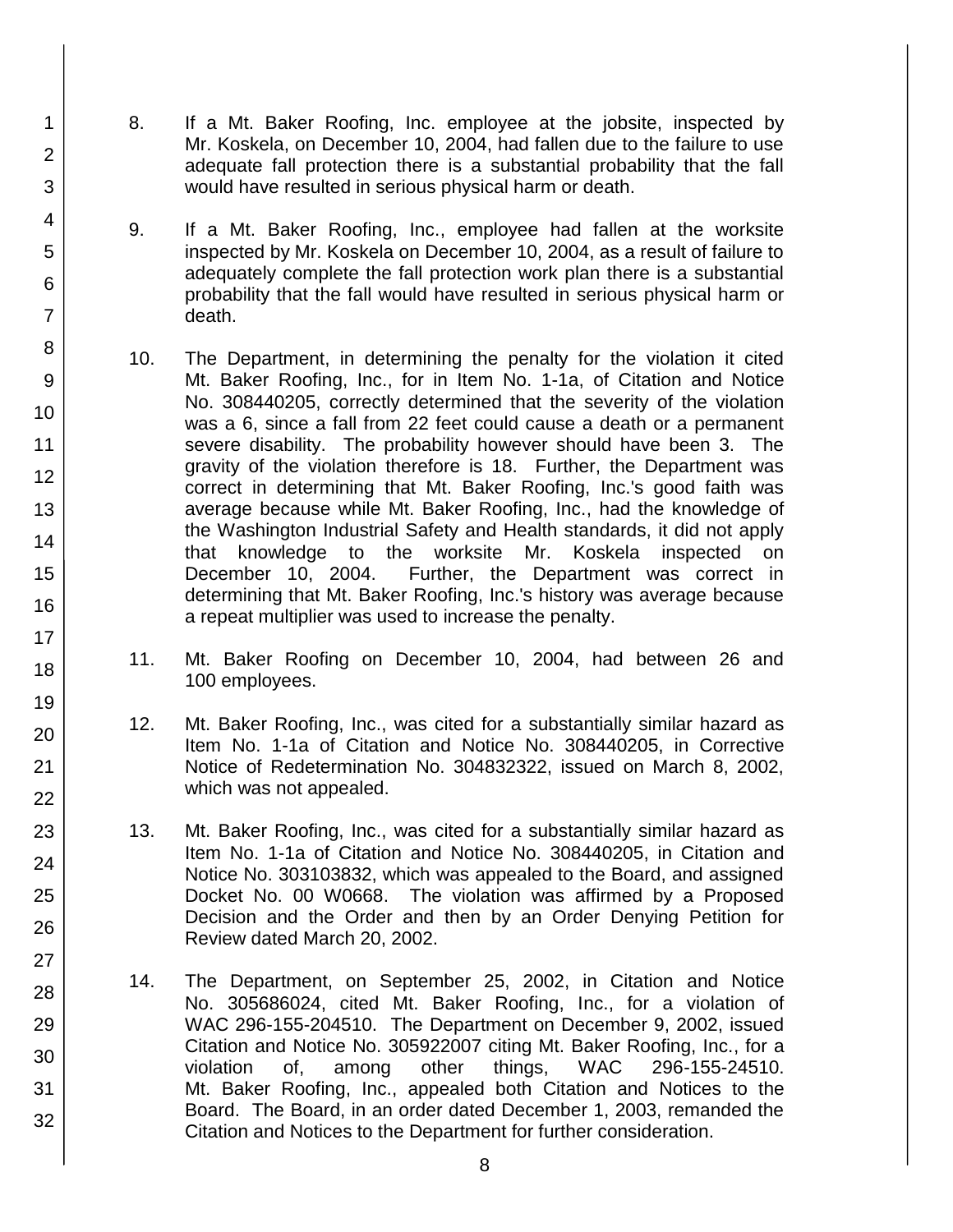15. Mt. Baker Roofing, Inc., was cited for a violation of WAC 296-155- 24510, in Corrective Notice of Redetermination No. 304431018, dated August 6, 2001; Corrective Notice of Redetermination No. 304297682, dated August 6, 2001; Corrective Notice of Redetermination No. 304431471, dated August 6, 2001; Corrective Notice of Redetermination No. 304431331, dated August 6, 2001; and Citation and Notice No. 3044621121, dated October 25, 2001. The foregoing Corrective Notices of Redetermination and the Citation and Notice were appealed to the Board. Mt. Baker Roofing, Inc., sent a letter or letters to the Board, which were received on July 23, 2002, asking that the appeals be dismissed. The appeals were dismissed by separate Orders Dismissing Appeal, all issued on July 26, 2002.

1

2

3

4

5

6

7

8

9

10

11 12

13

14

15

16

17 18

19

20

21 22

23

24

25

26

27

28

29

30

31

32

- 16. The repeat violations related to Item No. 1-1a of Citation and Notice No. 308440205 and identified as: (1) Formal Settlement Agreement 305922007 RS Violation 1 Item 1, Group A, issued on December 1, 2003; (2) Formal Settlement Agreement 304621121 RS Violation 1 Item 1, issued on July 26, 2002; (3) Formal Settlement Agreement 304297682 RS Violation 1 Item 1, Group A, issued on July 26, 2002; (4) Formal Settlement Agreement 304431471 RS Violation 1 Item 1, Group A, issued on July 26, 2002; (5) Formal Settlement Agreement 304431331 RS Violation 1 Item 1, Group A, issued on July 26, 2002; (6) Formal Settlement Agreement 304431018 RS Violation 1 Item 1, Group A, issued on July 26, 2002; (7) Formal Settlement Agreement 305686024 RS Violation 1 Item 1, Group A, issued on December 1, 2003, by the agreement of the parties; (8) Board Decision and Order 303103832, S Violation 1 Item 1, issued on March 20, 2002; and (9) Corrective Notice of Redetermination 304832322 RS Violation 1 Item 1, issued on March 8, 2002.
	- 17. Pleadings submitted by the Department and Mt. Baker Roofing, Inc. in relation to Mt. Baker Roofing, Inc.'s Motion for Partial Summary Judgment, and the Department's Motion for Summary Judgment, along with the file and records, including the pleadings in Docket No. 05 W0184, demonstrated that there is no genuine issue of any material fact.

## **CONCLUSIONS OF LAW**

- 1. The Board of Industrial Insurance Appeals has jurisdiction over the parties to, and the subject matter of, this appeal.
- 2. Both the Department and Mt. Baker Roofing, Inc., are entitled to summary disposition as a matter of law as contemplated by CR 56.
- 3. On December 10, 2004, Mt. Baker Roofing, Inc., committed a repeat, serious violation of WAC 296-155-24510, as alleged in Item No. 1-1a of